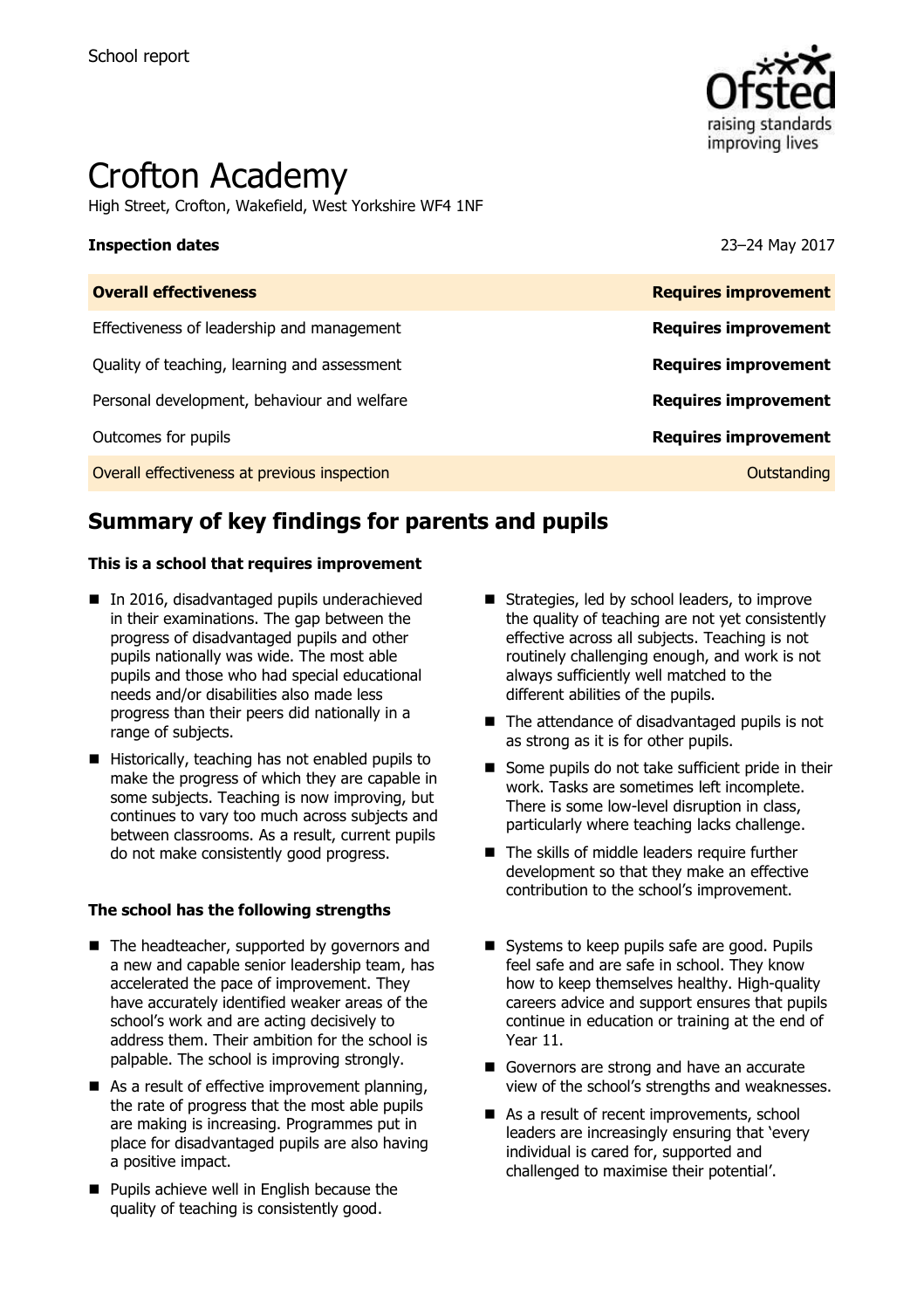

# **Full report**

### **What does the school need to do to improve further?**

- Improve the quality of teaching so that it is consistently good in all subject areas, thus ensuring that all pupils make at least good progress by:
	- ensuring that all teachers have high expectations of what the pupils can achieve
	- ensuring that the work set challenges pupils of different abilities
	- improving questioning in lessons, so that it is used skilfully to check pupils' learning and deepen their understanding.
- **IMPROVE THE PERSONAL DEVELOPMENT, behaviour and welfare of pupils by:** 
	- eradicating any instances of low-level disruption
	- making sure that pupils' work is consistently of a high standard, complete and well presented
	- further improving the attendance rates of disadvantaged pupils.
- $\blacksquare$  Further improve the impact of leadership at all levels by:
	- ensuring that professional development opportunities are used increasingly effectively to strengthen the quality of teaching
	- ensuring that middle leaders further develop their skills in planning and implementing strategies to improve learning in their subjects
	- being more precise when evaluating the impact of whole-school strategies, for example, the numeracy strategy.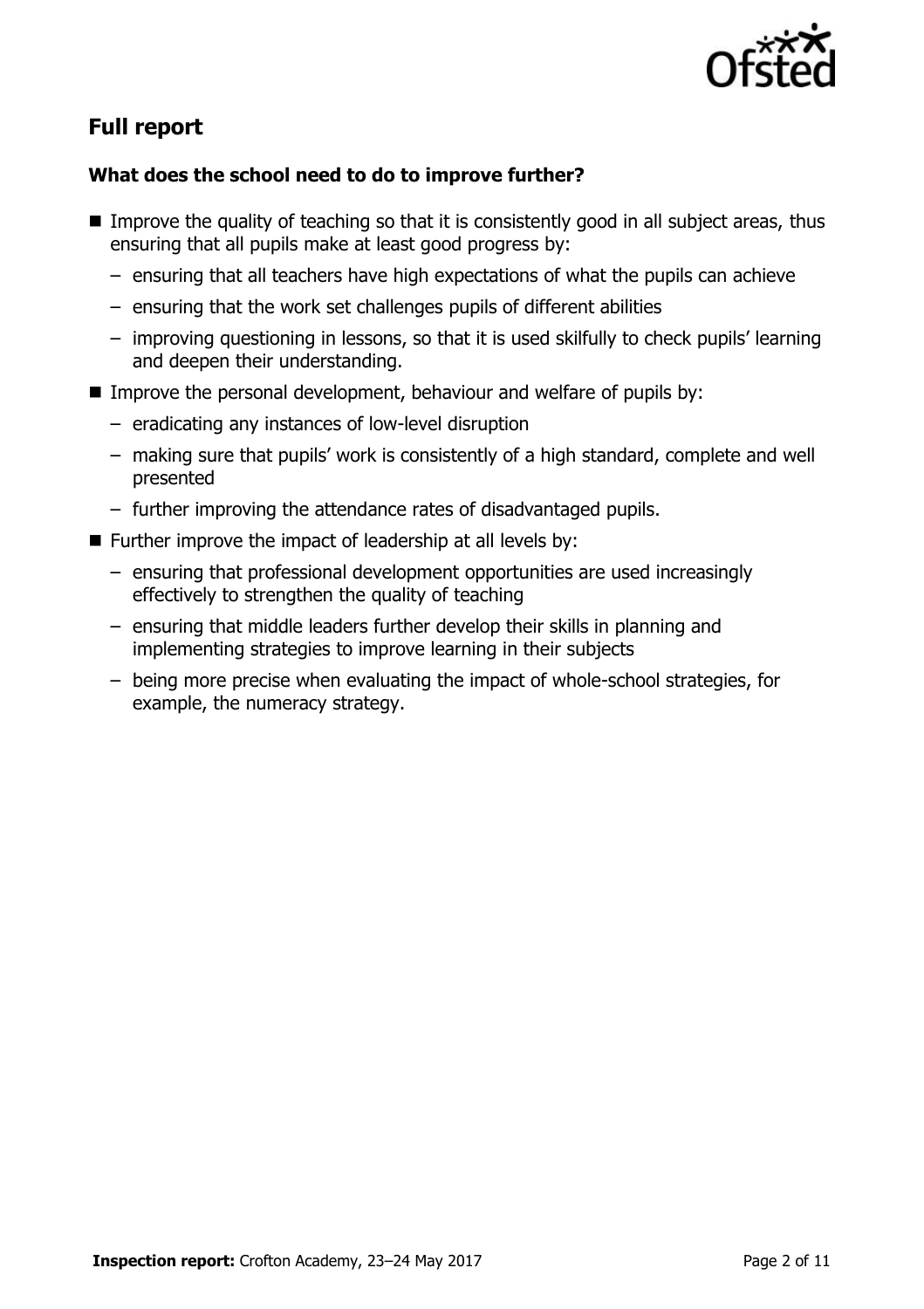## **Inspection judgements**

### **Effectiveness of leadership and management Requires improvement**

- The progress that disadvantaged pupils made in 2016 was not good enough. In addition, some pupils who had special educational needs and/or disabilities did not make enough progress. Nor did the most able pupils make the progress expected of them. Standards are improving, but the quality of teaching remains too variable for pupils to make consistently good progress. For these reasons, leadership and management require improvement.
- Since the previous inspection, there have been major staffing changes. There is a new headteacher, two new deputy headteachers and two new assistant headteachers. A strong governing body, and a very strong senior leadership team at school now ably support the headteacher.
- The headteacher, senior team and governing body are aware of the school's current position. They have an incisive understanding of the strengths and weaknesses of the school, and plans are in place to improve the quality of teaching across the school.
- The headteacher and senior team are highly ambitious for the pupils in their school. Their hunger for improvement is palpable. Systems and structures to track the progress that pupils are making, to ensure that they are focusing on their learning and to monitor the quality of teaching, are good. They are effective in identifying areas needing focus. Leaders are ensuring that the quality of education is improving, but they have not yet ensured that teaching is consistently good.
- The impact of middle leaders on the quality of provision in their area is improving. Many middle leaders are new, and they are benefiting from professional development programmes to help them in their new roles. They are aware that their skills need further development and are eager to have an impact in school. Some whole-school strategies are in place, but evaluation of their impact is less secure – for example, the whole-school numeracy strategy.
- Arrangements for the management of staff performance are in place. Staff receive effective professional development and this has led to some improvements in the quality of teaching. School leaders are aware that increasing the impact of professional learning on classroom practice will further improve the quality of teaching. Inspectors agree.
- The use of funding to support disadvantaged pupils currently in school is having a positive impact on their rates of progress. Leaders are increasingly effective in removing any barriers to learning for these pupils, and their progress is improving across the curriculum. Year 7 catch-up funding for those pupils entering secondary school with below-average standards in English and mathematics is used well. Overall, the funding for those pupils who have special educational needs and/or disabilities has not been used as effectively as it might have been and outcomes for these pupils are mixed.
- Leaders think deeply about the curriculum on offer at the school. There is a wide choice of subjects for pupils taking GCSE and other courses. The school judges the quality of these courses, and the extent to which they will support pupils when they leave school, when making decisions about the curriculum offer. Pupils enjoy the clubs

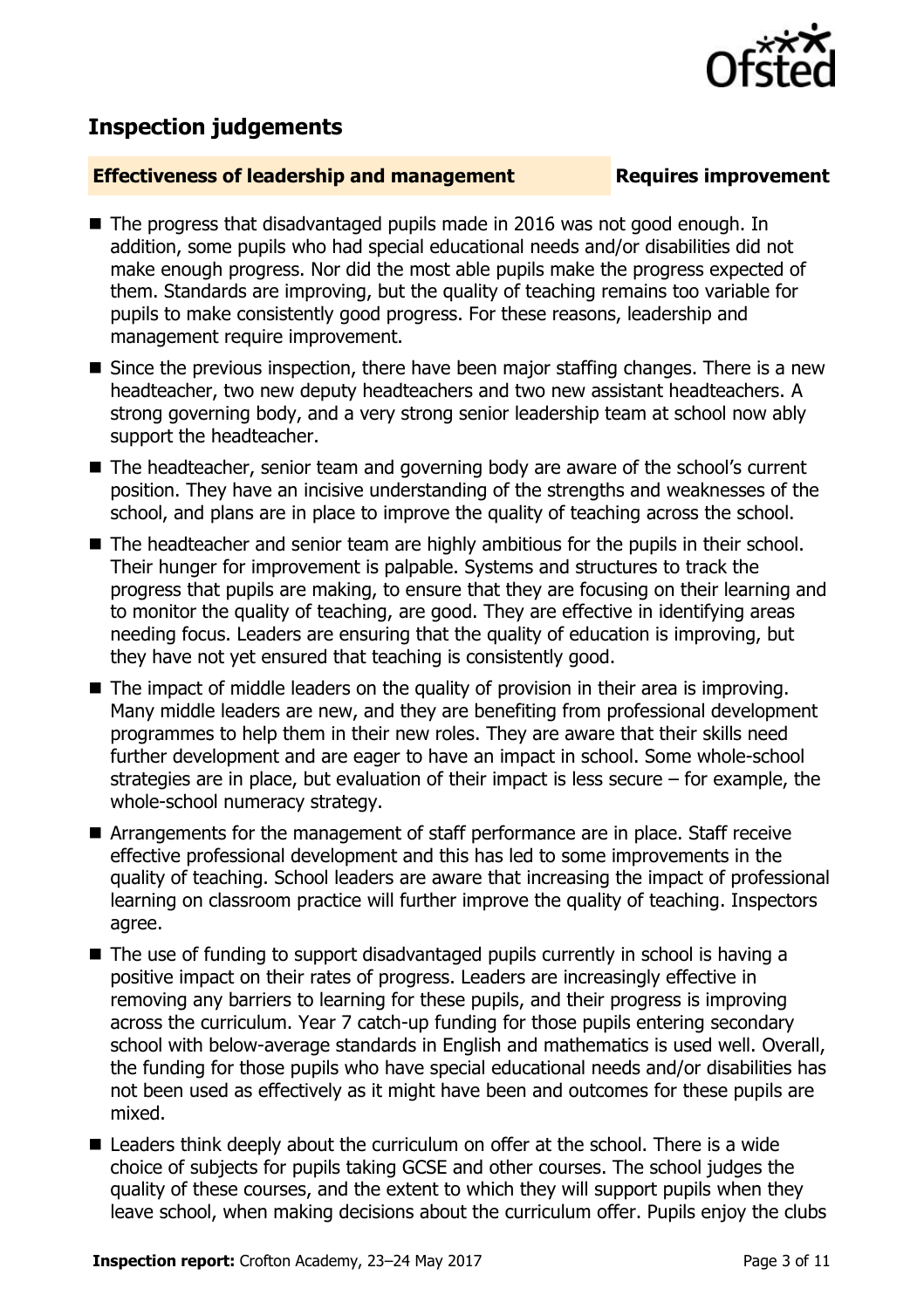

available to them in art, sport, music and additional study sessions. There is good provision to support pupils' understanding of democracy, extremism, tolerance and respect. Leaders' responsive and flexible approach to curriculum design is supporting improvements in outcomes for the pupils.

- The vast majority of parents are very supportive of the school and have a positive view of the school's leadership and quality of education on offer.
- The school receives effective support from a school improvement partner and other external education professionals. These partners have helped the school correctly identify the areas that require improvement.
- There is clear capacity for improvement within the school. The headteacher and senior team have sensible and yet ambitious plans in place, and their efforts are ensuring that the school is not only improving but that the pace of improvement continues to increase.

### **Governance**

- Governance is strong. Governors know the strengths and areas for development of the school well. They have a very good range of relevant skills, with some having worked in senior posts in education. They have used performance management to hold leaders to account, and ensure that they fulfil their statutory duties in as far as finance and safeguarding are concerned.
- The governors have also supported the staff and pupils pastorally during times of difficulty and transition. Governors have led the school in reshaping the senior team and in making staffing appointments to strengthen provision for the pupils. For example, their leadership in the recent appointment of an assistant head to focus on the progress of disadvantaged pupils is beginning to have a positive impact.
- Governors have reflected on their own effectiveness and changed the structure of their meetings in order to have a greater level of impact on the school and the quality of education on offer.

### **Safeguarding**

- The arrangements for safeguarding are effective.
- $\blacksquare$  There is a clear ethos across the school that sets the safety of the pupils as a high priority. Staff are well trained and also vigilant. There are close links to external agencies in order to support the most vulnerable pupils and their well-being. Pupils are clear about how to raise any concerns they may have about safeguarding.
- The school fulfils all of the requirements for checking staff's suitability for working with children. Policies and procedures for safeguarding pupils are in place and effective.

### **Quality of teaching, learning and assessment Requires improvement**

■ The quality of teaching is not consistently good across the school. Across departments and within departments, teaching is too variable and therefore requires improvement. While there are clear strengths in the teaching of English, physical education (PE), drama and history, for example, teaching in other subjects remains inconsistent.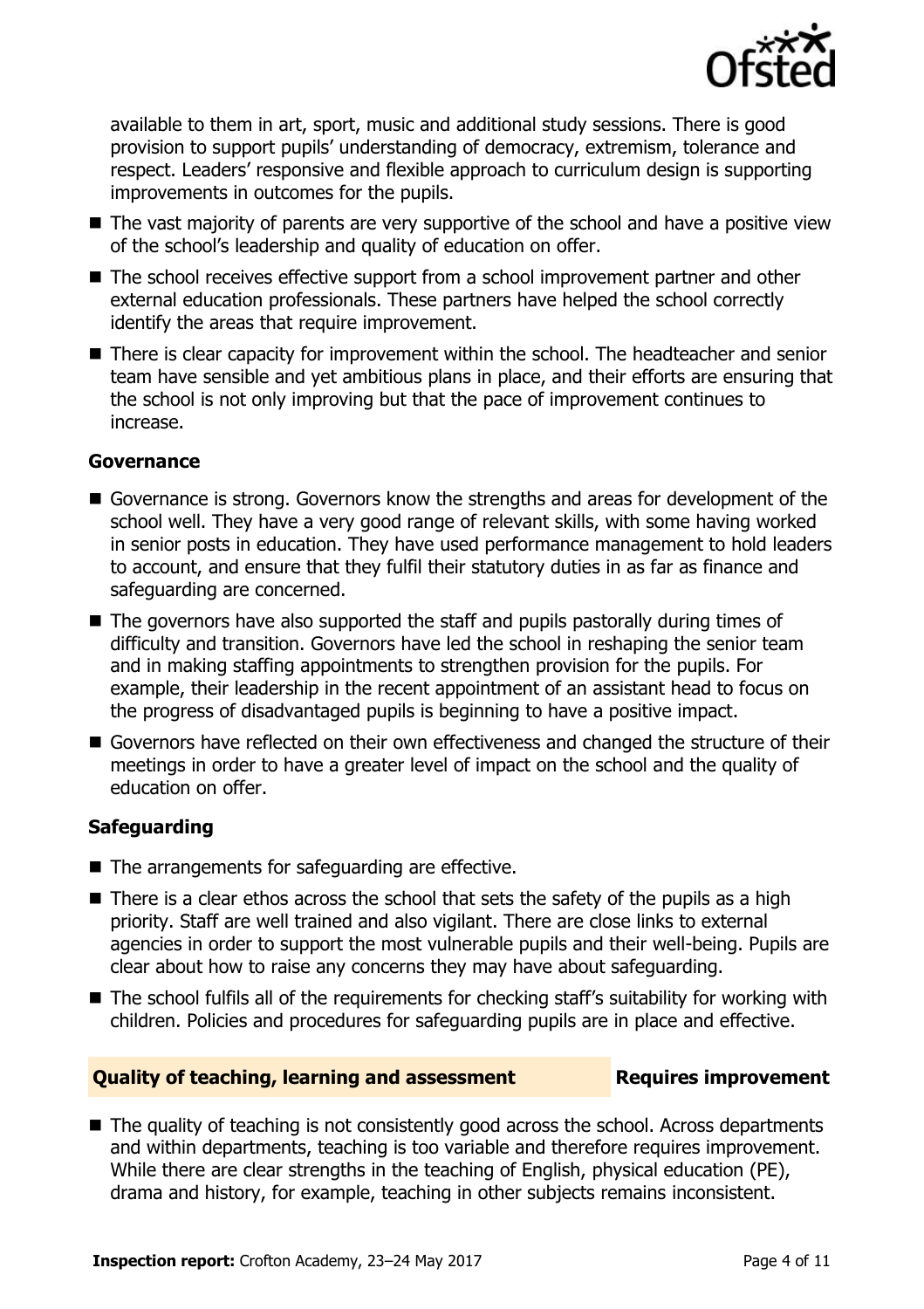

Teaching in mathematics, science and geography, for example, requires improvement.

- Teachers' expectations of what pupils are capable of are not high enough. Work set is not consistently well planned to challenge pupils effectively. As a result, pupils' progress is not good. Inspectors noted some examples of high expectations where challenging work leads to good progress, particularly with the most able pupils, but this was not always the case.
- **Pupils were observed thriving in lessons where teachers plan activities that match the** ability and understanding of the pupils. For example, teachers set interesting and engaging tasks, and shape learning in 'real time' as they gauge how quickly pupils are grasping complex concepts. Classroom routines are clear, and a good relationship between pupils and adults based on mutual respect can be seen. Marking and oral feedback is timely, and helps pupils identify their next steps. More and more teaching is of this quality, and senior leaders are aware of where this is taking place in school.
- **Pupils were observed faltering where lessons were characterised by a 'one size fits all'** approach. In these instances, teaching does not stimulate all of the pupils and some low-level disruption can occur. Pupils also told inspectors that this is the case. Sometimes questioning does not push pupils' understanding further or check exactly what the pupils know and can do. There is inconsistency in the way teachers apply the school's marking and feedback procedures.
- Teachers promote equality of opportunity well through their teaching, and most classrooms are highly inclusive environments that support learning.
- Some teachers display very good subject knowledge and, as a consequence, involve pupils fully in learning. Resources are often well used to stimulate and deepen discussion.
- Teachers are aware of the different pupils and their needs in their classroom. Although planning does not always match their needs, the use of assessment information to shape intervention programmes, specifically for disadvantaged pupils, is an emerging strength of the school. This is supporting their improving rates of progress.
- The support that visually impaired pupils receive is good. Practical support is given to them on an individual basis and the pupils are able to access the curriculum successfully.
- Senior leaders know the strengths and areas for development in the profile of teaching across the school. As a result, the strategies they are employing to improve teaching are effective. The quality of teaching is improving and becoming more consistent.

### **Personal development, behaviour and welfare Fig. 2.1 Requires improvement**

### **Personal development and welfare**

- The school's work to promote pupils' personal development and welfare is good.
- **Pupils and parents report that school is a safe place to be. Inspectors agree. Pupils say** that they feel safe and that they know whom to report any concerns to. They say that the school does not accept bullying and that any incidents are dealt with well by staff. Pupils show a good understanding of different types of bullying, and of e-safety. They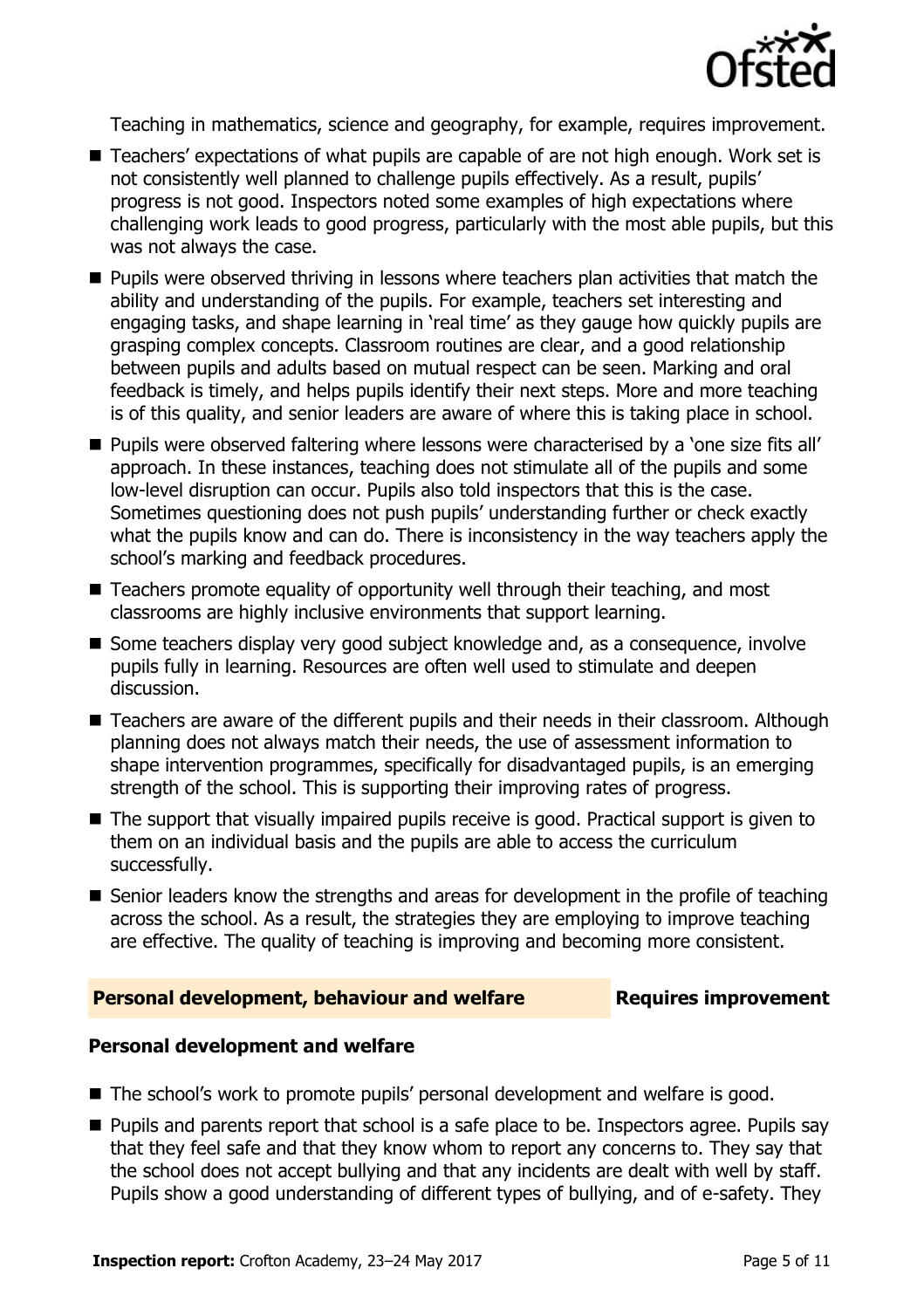

are aware of the potential risks surrounding the use of the internet.

- **Pupils are well versed in the skills they need to contribute effectively to life in modern** Britain. They spoke of the school's culture of respect for diversity. The school uses 'drop-down days' and assemblies to teach about issues linked to personal development and welfare, and to allow discussion or reflection on national or international issues.
- The school ensures that transition arrangements are well thought out and effective. Pupils report that they felt at home straightaway in their new school.
- The school is generally calm, orderly and harmonious.
- The school site is well kept. It is secure and well supervised. Pupils respect the learning environment which is free from graffiti and litter.
- **Pupils know how to eat healthily, and the importance of keeping fit. They understand** the dangers associated with smoking, drugs and alcohol.
- School leaders ensure that the welfare of pupils accessing courses off-site with other providers is strong.
- Careers advice and quidance are also strong. Careers advice, lessons and events take place from Year 7 through to when pupils leave school. The school has partnerships with external providers and local colleges. Leaders work effectively with businesses and education providers to ensure that all pupils have pathways and choices after their examinations in Year 11. As a result, the number of pupils who are not in education, employment or training when they leave school is very low.

### **Behaviour**

- The behaviour of pupils requires improvement. Some pupils, and more often boys, have not developed sufficiently positive attitudes to learning. When teaching lacks challenge or expectation, pupils do not always focus on the task in hand, or, indeed, low-level disruption is present. Pupils say that behaviour in class varies, depending on the teacher.
- Too many pupils do not take enough pride in presenting and completing their work. Nonetheless, pupils are generally polite, courteous and well mannered. Uniform standards are generally high. Pupils look smart. The use of derogatory language is rare in lessons and around the school. Movement between lessons is usually purposeful, and pupils arrive to class on time.
- **Pupils enjoy coming to school, and the vast majority of pupils attend school regularly.** School leaders have identified that the attendance of disadvantaged pupils is too low.
- There is a culture of respect in school. Staff and pupils say that the school is welcoming and friendly, and that a real community ethos pervades the daily functioning of the school.

### **Outcomes for pupils Requires improvement**

 $\blacksquare$  In 2016, the progress made by disadvantaged pupils and some most able pupils was not good enough. In addition, the progress that some pupils who have special educational needs and/or disabilities made was also not good enough. The progress made overall by Year 11 pupils was no better than the national average. There was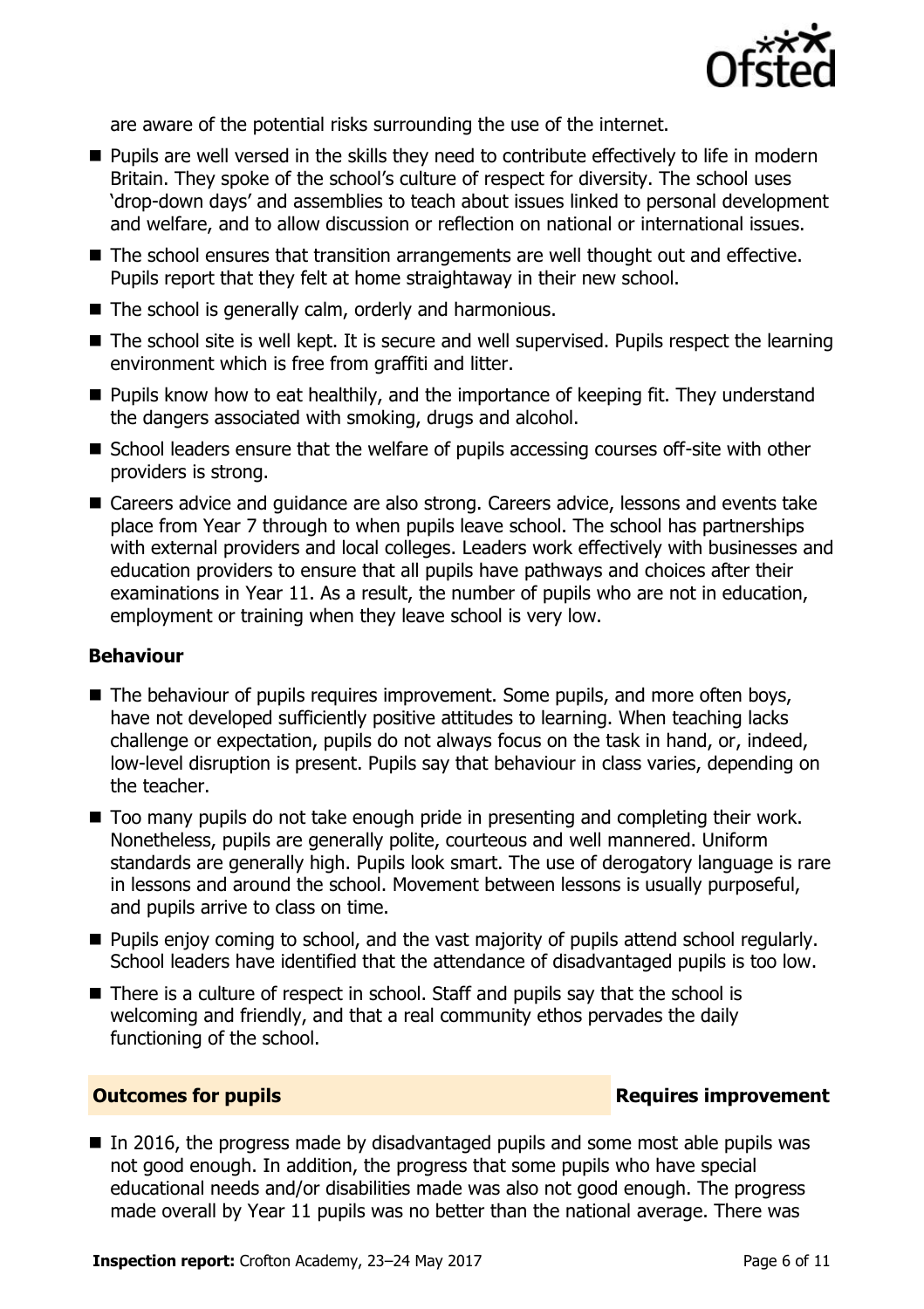

underperformance in several subject areas across the curriculum.

- The progress of current disadvantaged pupils is improving, but remains variable. Recent innovations and programmes that have been put in place to ensure that current Year 11 pupils achieve well have had a positive impact. For example, targeted pupils have improved their rates of attendance since these programmes have been in place. However, inspectors looked closely at pupils' exercise books, spoke directly to groups of pupils in receipt of the pupil premium and found their progress and experience at school to be variable.
- $\blacksquare$  The progress of the most able pupils is improving. Some teachers, but not all, are increasingly effective in questioning the most able pupils in order to develop their understanding and deepen their knowledge. Adherence by staff to the school's marking policy and feedback for the most able pupils is strong, and helps them see the next steps in their learning.
- The identification of need for those pupils who have special educational needs and/or disabilities is strong, and teachers are made aware of pupils' individual needs. Teaching assistants support many of these pupils. However, as with other groups of pupils, their progress is not good due to the variations in the quality of teaching.
- **Pupils who are visually impaired and who access the specialist resource base make** good progress. They receive high levels of practical support on an individual basis and this supports their emotional and academic progress. The support is well matched to individual needs.
- **Pupils make good progress in English in all year groups. Teaching is consistently good** in this subject area. Progress is stronger in PE, drama, history and several practical subjects. In other subjects, such as mathematics, science and geography, variation in teaching quality leads to a variation in outcomes for pupils.
- Current school assessment information indicates that progress across the school is improving, and inspection evidence confirms this. School leaders believe that the progress that pupils make across the curriculum is good, but inspectors judge that the current profile of teaching is not strong enough to lead to consistently good outcomes for pupils. Direct observation of lessons, scrutiny of pupils' work over time and the views of current pupils show this to be the case.
- The school promotes reading well, and ensures that weaker readers receive additional support to improve their skills successfully.
- School leaders know their school well, and are moving quickly to address any areas that require improvement. Inspection evidence confirms that their actions are having a strongly positive impact.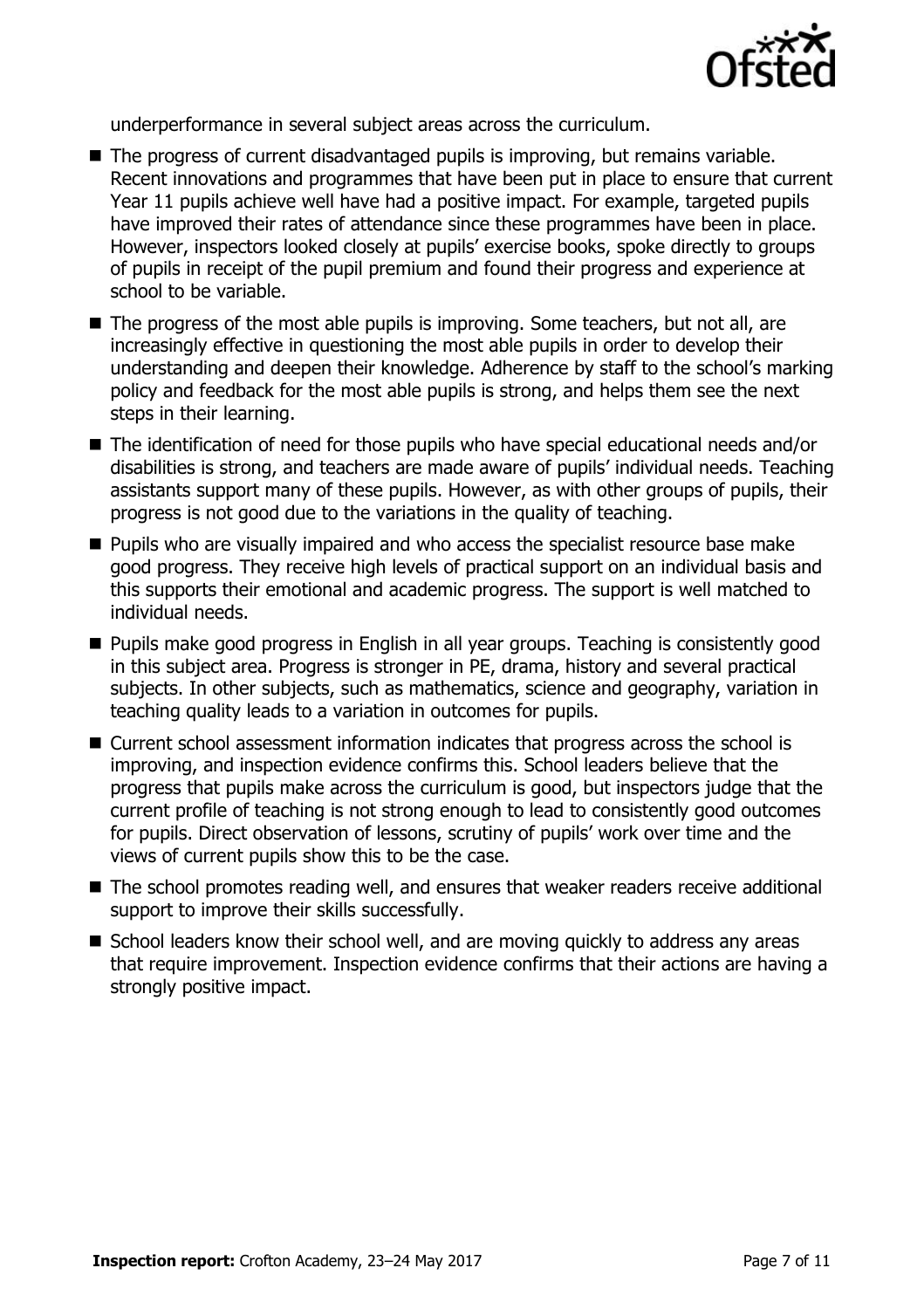

# **School details**

| Unique reference number | 137001    |
|-------------------------|-----------|
| Local authority         | Wakefield |
| Inspection number       | 10002559  |

This inspection was carried out under section 8 of the Education Act 2005. The inspection was also deemed a section 5 inspection under the same Act.

| Type of school                      | Secondary comprehensive           |
|-------------------------------------|-----------------------------------|
| School category                     | Academy converter                 |
| Age range of pupils                 | $11 - 16$                         |
| <b>Gender of pupils</b>             | Mixed                             |
| Number of pupils on the school roll | 1,006                             |
| Appropriate authority               | The governing body                |
| Chair                               | Carole Stevenson                  |
| <b>Headteacher</b>                  | Peter Walker                      |
| Telephone number                    | 01924 862 985                     |
| Website                             | www.croftonacademy.org.uk         |
| <b>Email address</b>                | headteacher@croftonacademy.org.uk |
| Date of previous inspection         | 28-29 November 2011               |

### **Information about this school**

- The school meets requirements on the publication of specified information on its website.
- The school complies with Department for Education guidance on what academies should publish.
- Crofton Academy is an average-sized secondary school.
- The proportion of disadvantaged pupils supported through the pupil premium is below average.
- The proportion of pupils who have support for their special educational needs and/or disabilities is average.
- The proportion of pupils who have a statement of special educational needs or an education, health and care plan is well above average.
- The school has an additional resource base for pupils with visual impairment. Four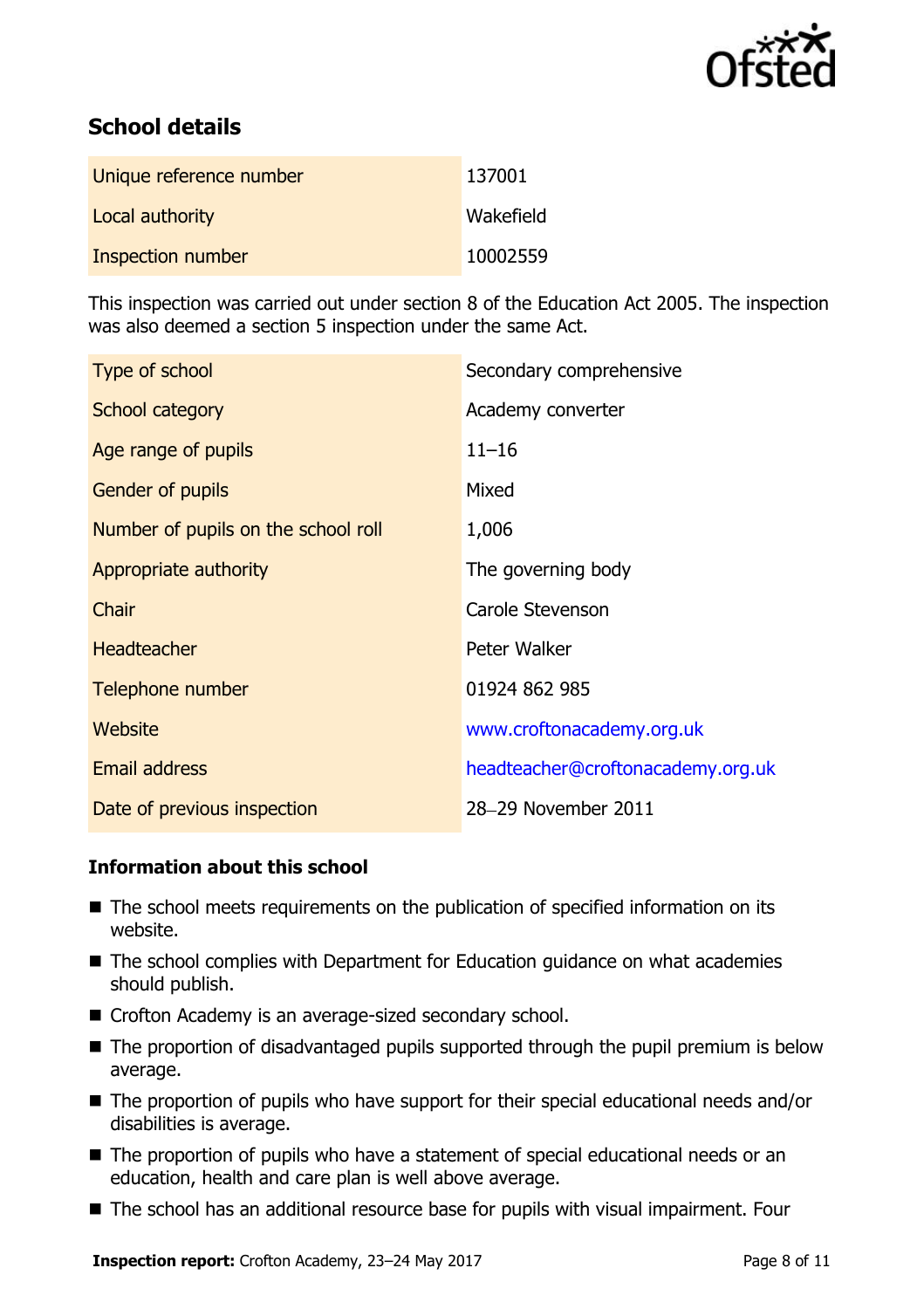

pupils currently benefit from provision in this specialist resource base.

- In 2016, the school met the government's current floor standards, which are the minimum expectations for pupils' attainment and progress by the end of Year 11.
- The school does not use any full-time alternative provision for pupils. Some pupils access courses or option subjects at Wakefield College, Chevin Construction or the 'Young Firefighters' scheme.
- There have been significant changes to staffing and leadership since the time of the previous inspection. There is a new headteacher, two new deputy headteachers and two new assistant headteachers. Many middle leaders were also not in post at the time of the last inspection.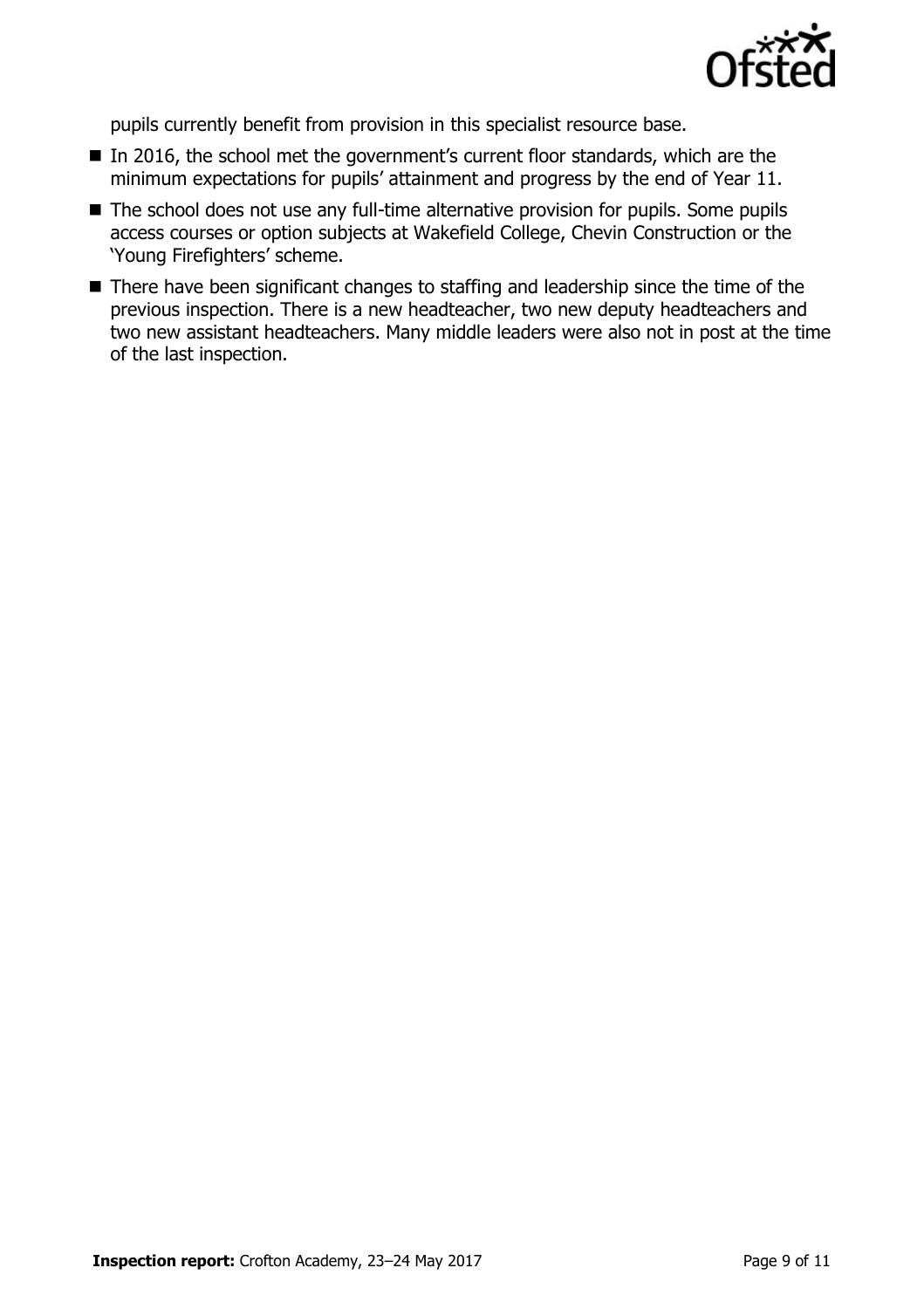

# **Information about this inspection**

- Inspectors observed learning in lessons and groups of pupils working. Tours of the school to see teaching and learning in progress were conducted with senior staff and findings discussed. A joint observation took place with the headteacher.
- Inspectors talked to pupils in lessons and about their experience at school and looked at work in their books. They talked to specific groups of pupils to glean their views about the school, about the behaviour of pupils and the quality of teaching.
- Inspectors observed pupils moving around the school and at social times.
- Inspectors held meetings with members of the governing body and school staff including senior leaders. An inspector spoke to the academy's school improvement partner.
- Inspectors took into account the 119 responses to Ofsted's online questionnaire, Parent View.
- Inspectors observed the school's work and scrutinised a range of documentation including the school's view of its own performance, monitoring records, information about pupils' progress, improvement planning, and records of behaviour and attendance. They looked closely at records relating to safeguarding and child protection, and at policies, including those published on the school's website. Inspectors took into account the views of other education professionals working with the school.
- Inspectors looked at the quality of provision and impact of the resource base for pupils with visual impairment.
- A range of other evidence, including displays, the school's website and evidence representing the school's wider achievements beyond the classroom, was also considered.

### **Inspection team**

| Michael Wardle, lead inspector | Ofsted Inspector        |
|--------------------------------|-------------------------|
| Mary Lanovy-Taylor             | Ofsted Inspector        |
| Darren Stewart                 | Her Majesty's Inspector |
| <b>Nick Horn</b>               | Ofsted Inspector        |
| <b>Lesley Powell</b>           | Ofsted Inspector        |
| <b>Iain Veitch</b>             | Ofsted Inspector        |